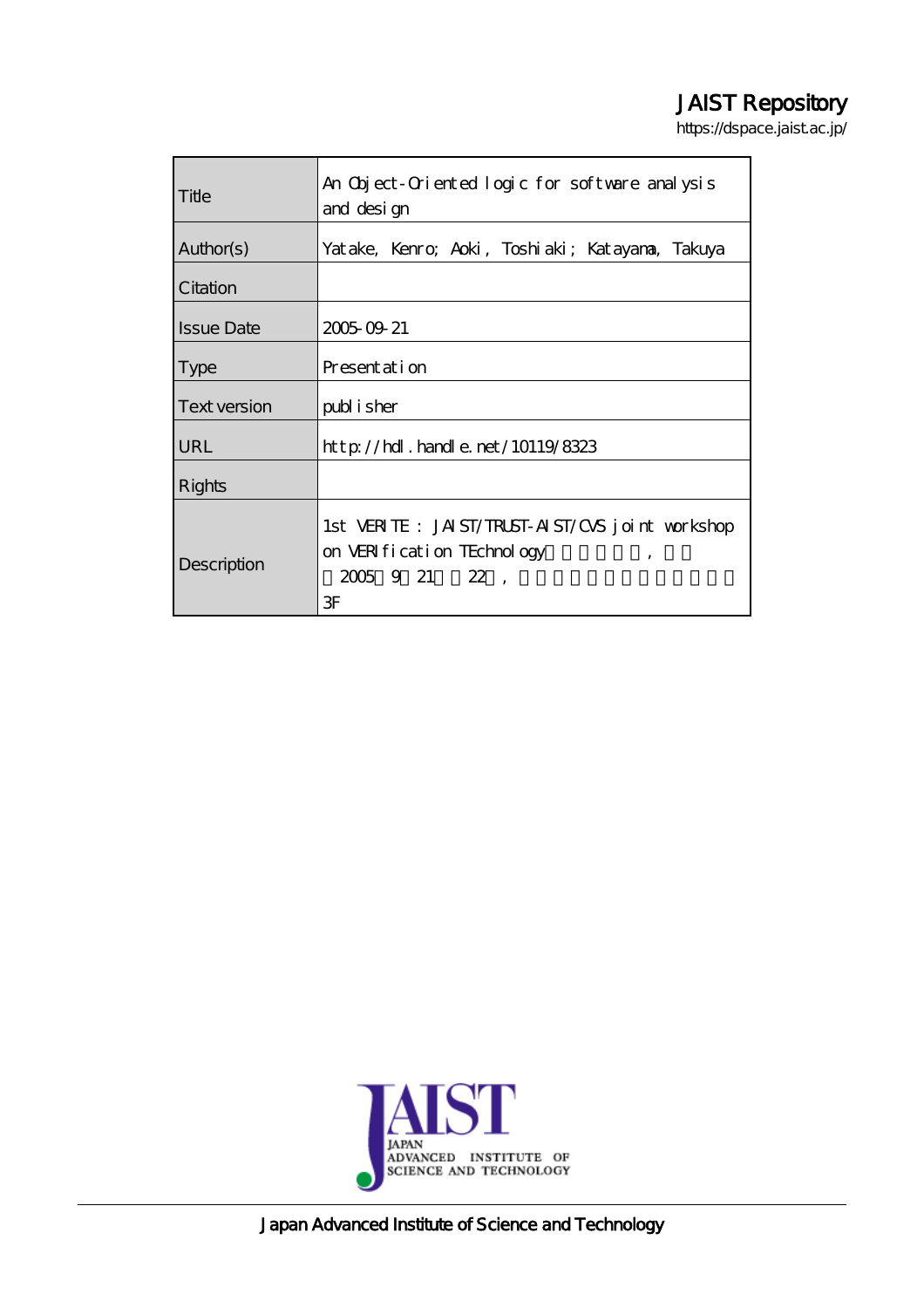An Object-Oriented logic for software analysis and design

> Kenro Yatake, Toshiaki Aoki Takuya Katayama JAIST2005.9.21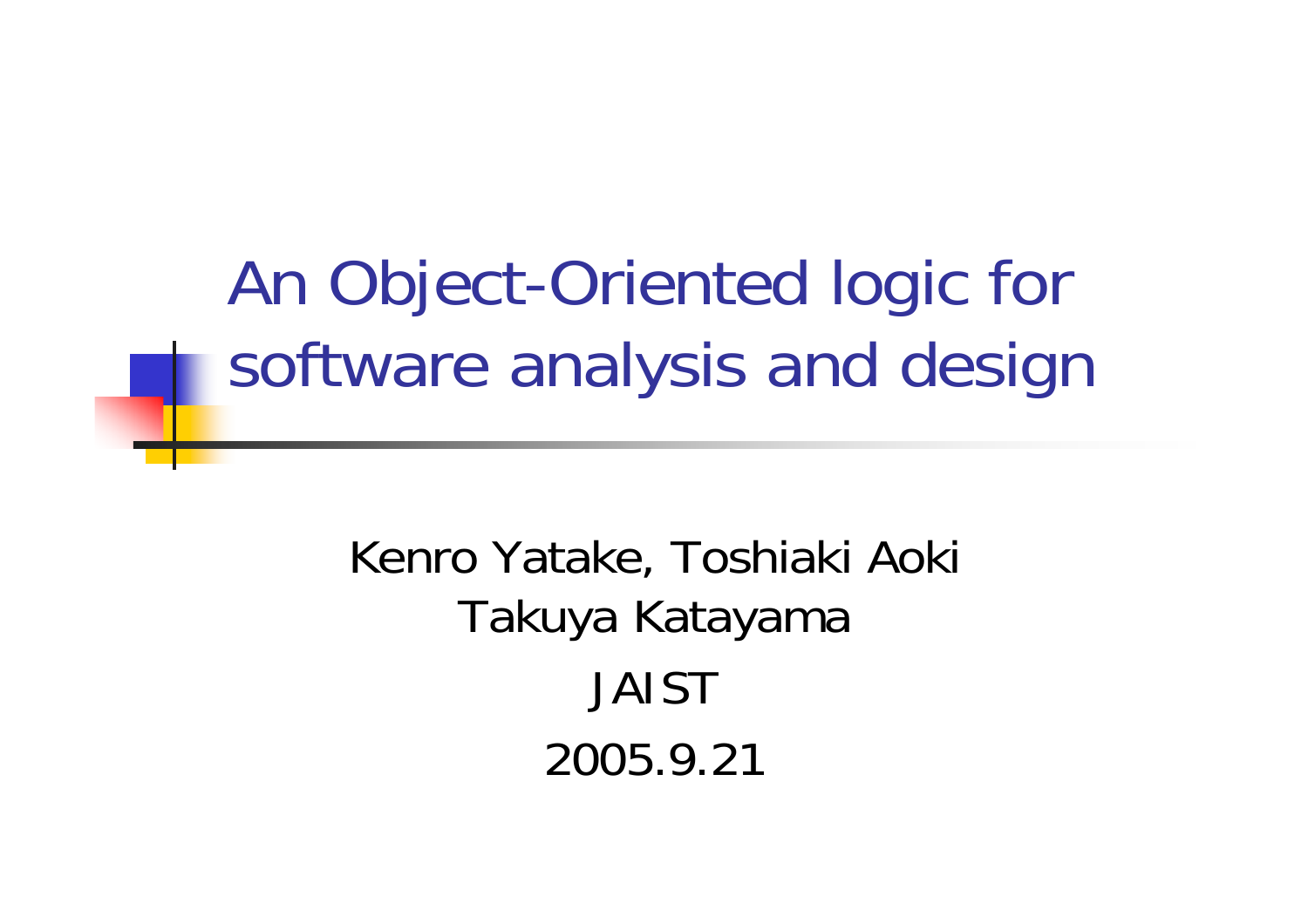# Background

- $\mathbb{R}^2$  The Object-Oriented method has become the mainstream of software development.
- **In the upstream phase of the development,** analysis models are constructed with a language such as UML.
- To ensure that the system satisfies its requirements, formal verification method must be applied to the analysis models.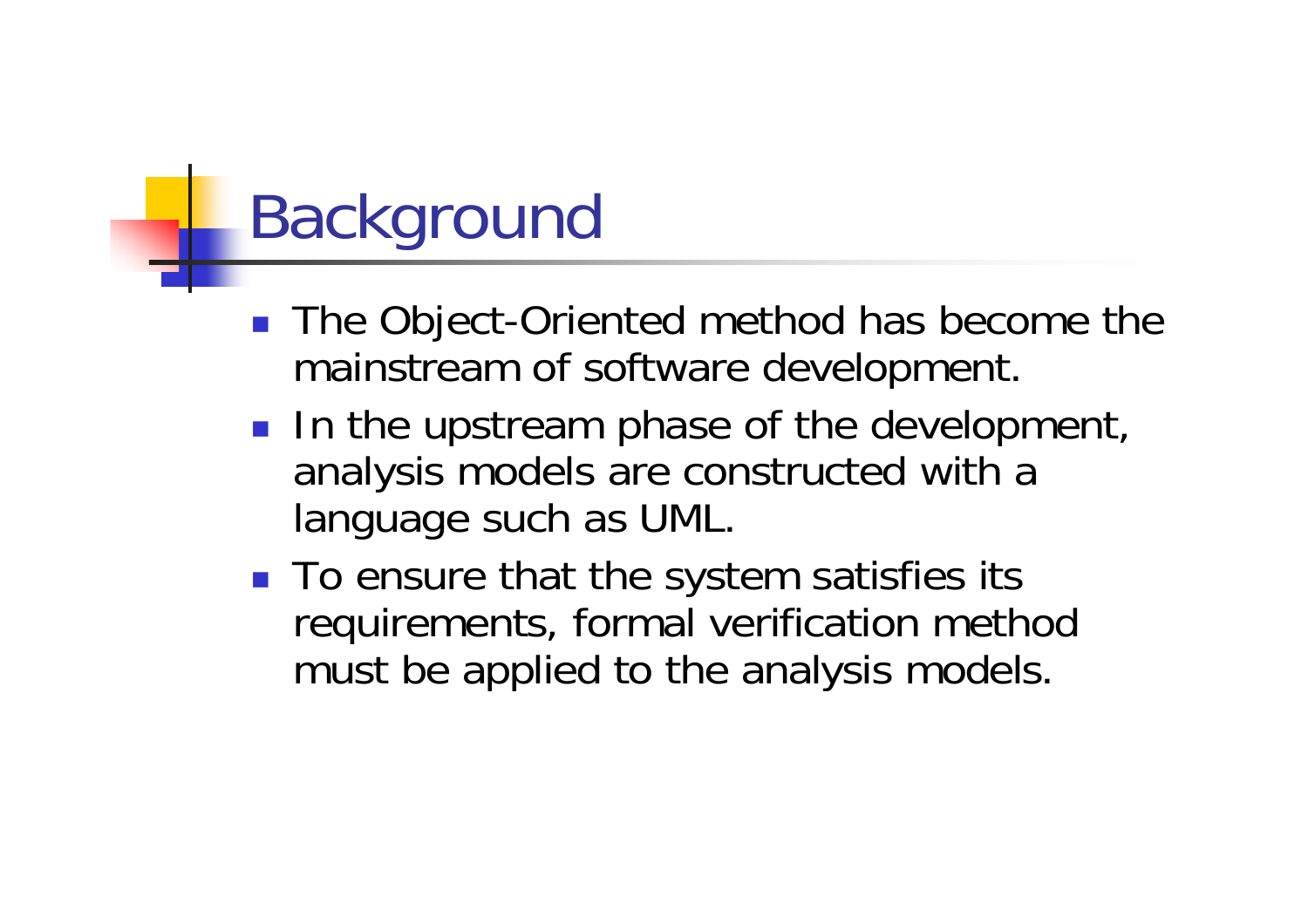# Verification target

- $\mathcal{L}_{\mathcal{A}}$  Invariant properties about object attributes. e.g.
	- AC: The thermometer value always less than 30.
	- **Bank: Balance values never become negative.**



#### **Apply theorem proving**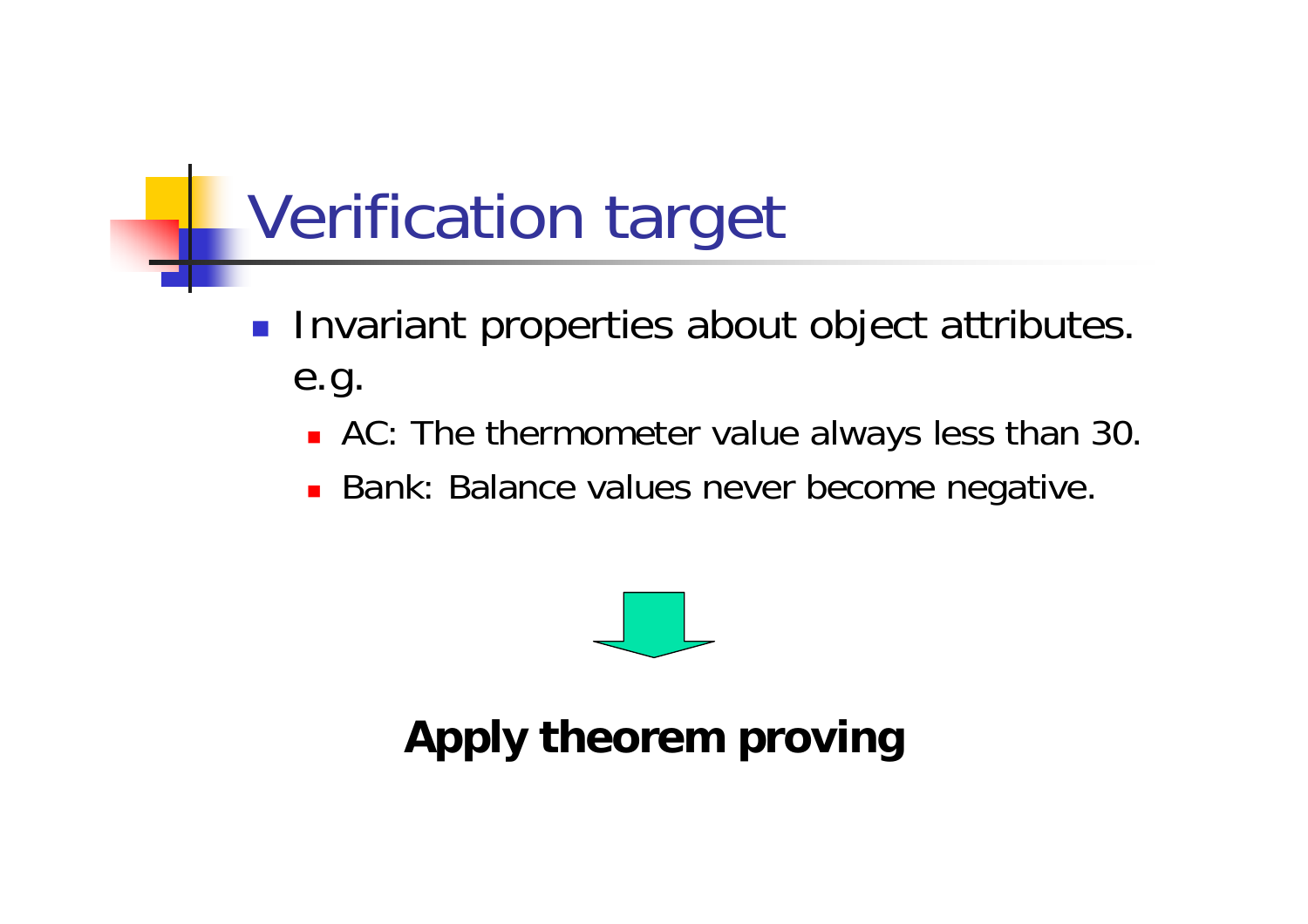# The HOL system

- The use of HOL theorem prover
	- m, Interactive prover of higher-order logic.
	- **A** lot of mathematical libraries.
	- No libraries which implement OO concepts.



#### **Implement object theory in HOL**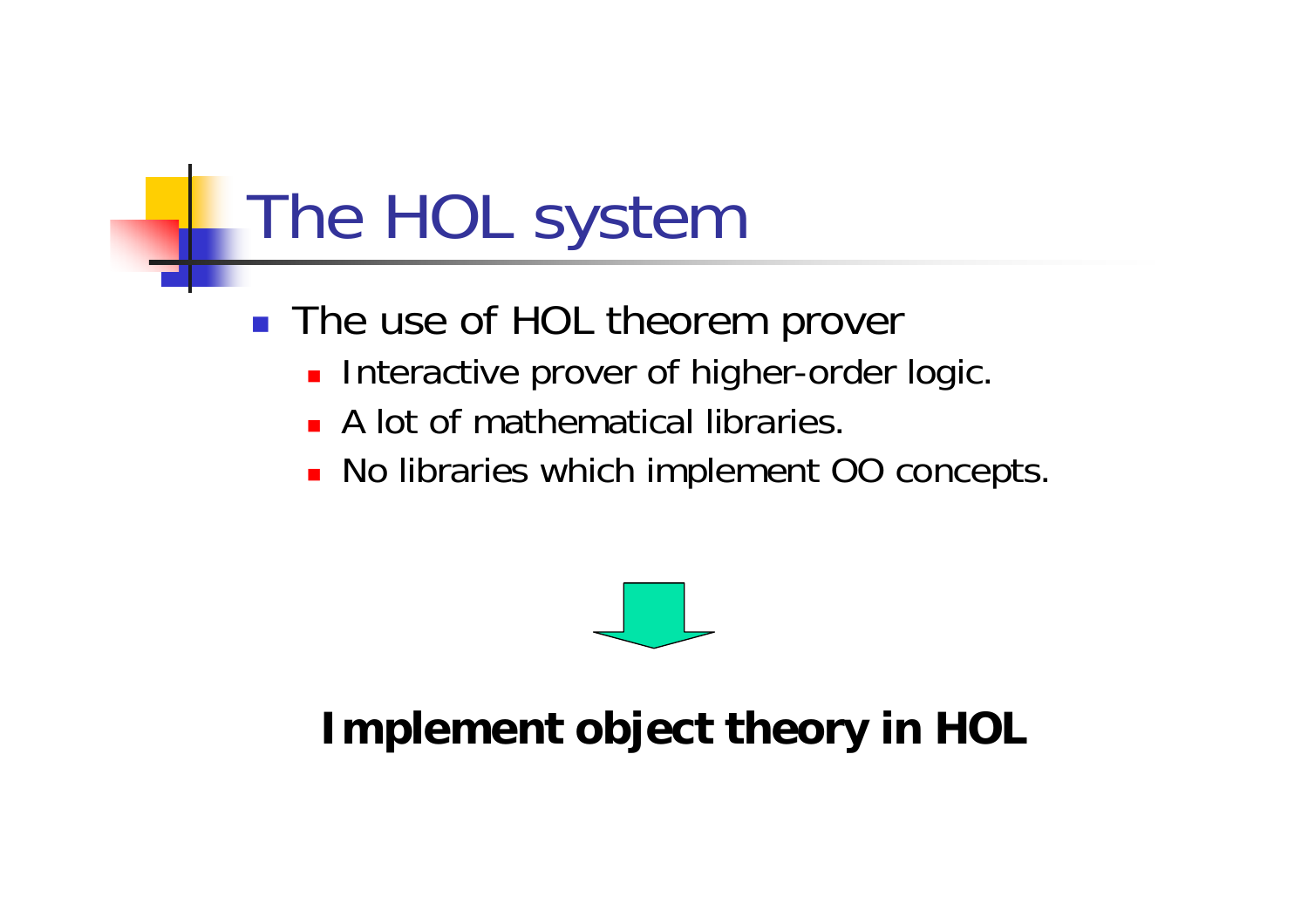Existing object theories in higher-order logic

- **Semantics of Java program verification** 
	- LOOP, Bali, Krakatoa, …
		- Types of object attributes are limited to primitive ones appearing in Java (integer, boolean, …).
	- **Compared to program verification, analysis model** verification requires high availability of types.
		- High abstract types (set, stack, tree ...)
		- Domain-specific types (date, time, currency, ...)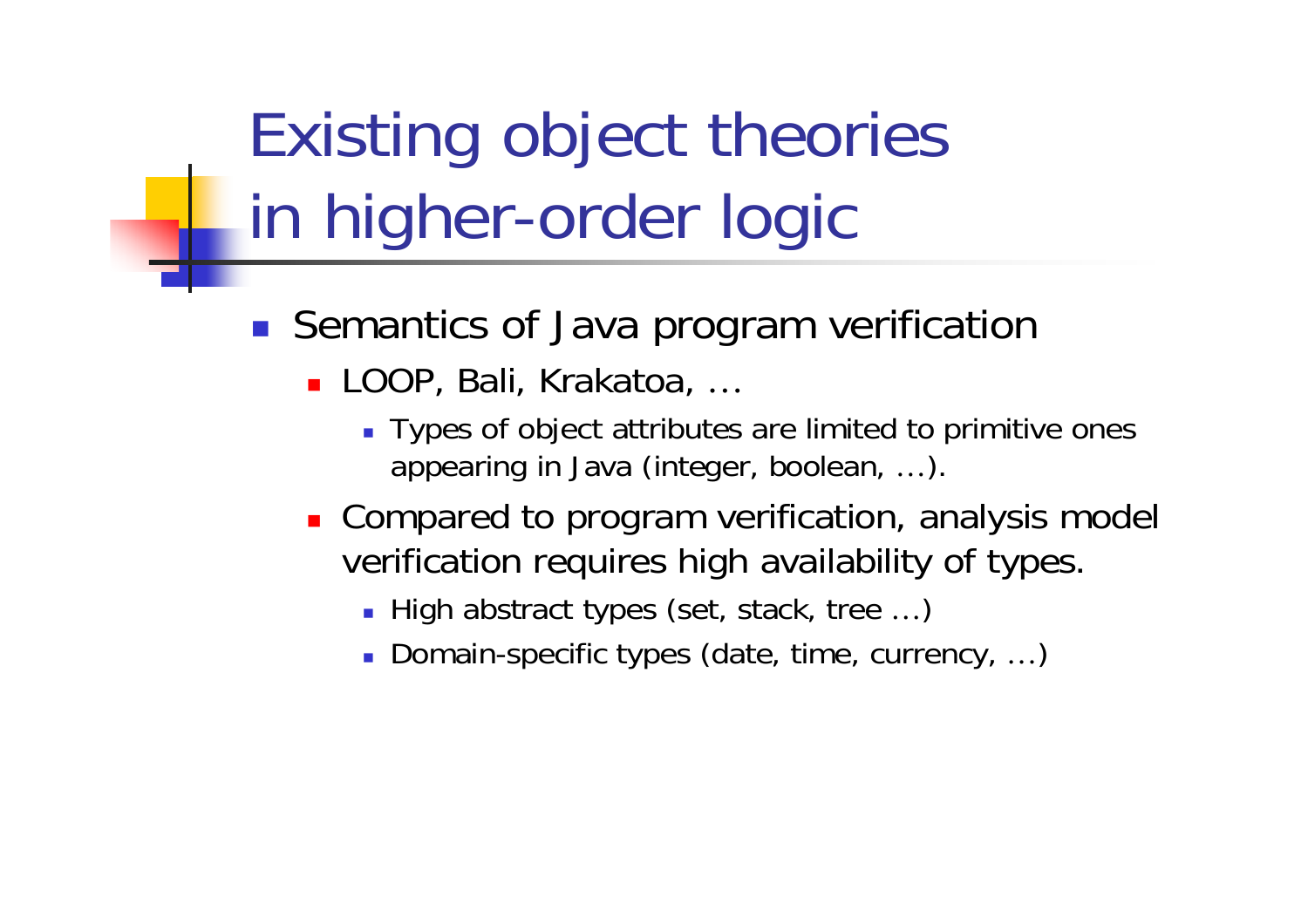# **Objective**

**Implement an object theory where** object can have arbitrary types of attributes.



Verification with a wide variety of types becomes possible making use of plentiful mathematical libraries and powerful datatype definition facilities of HOL.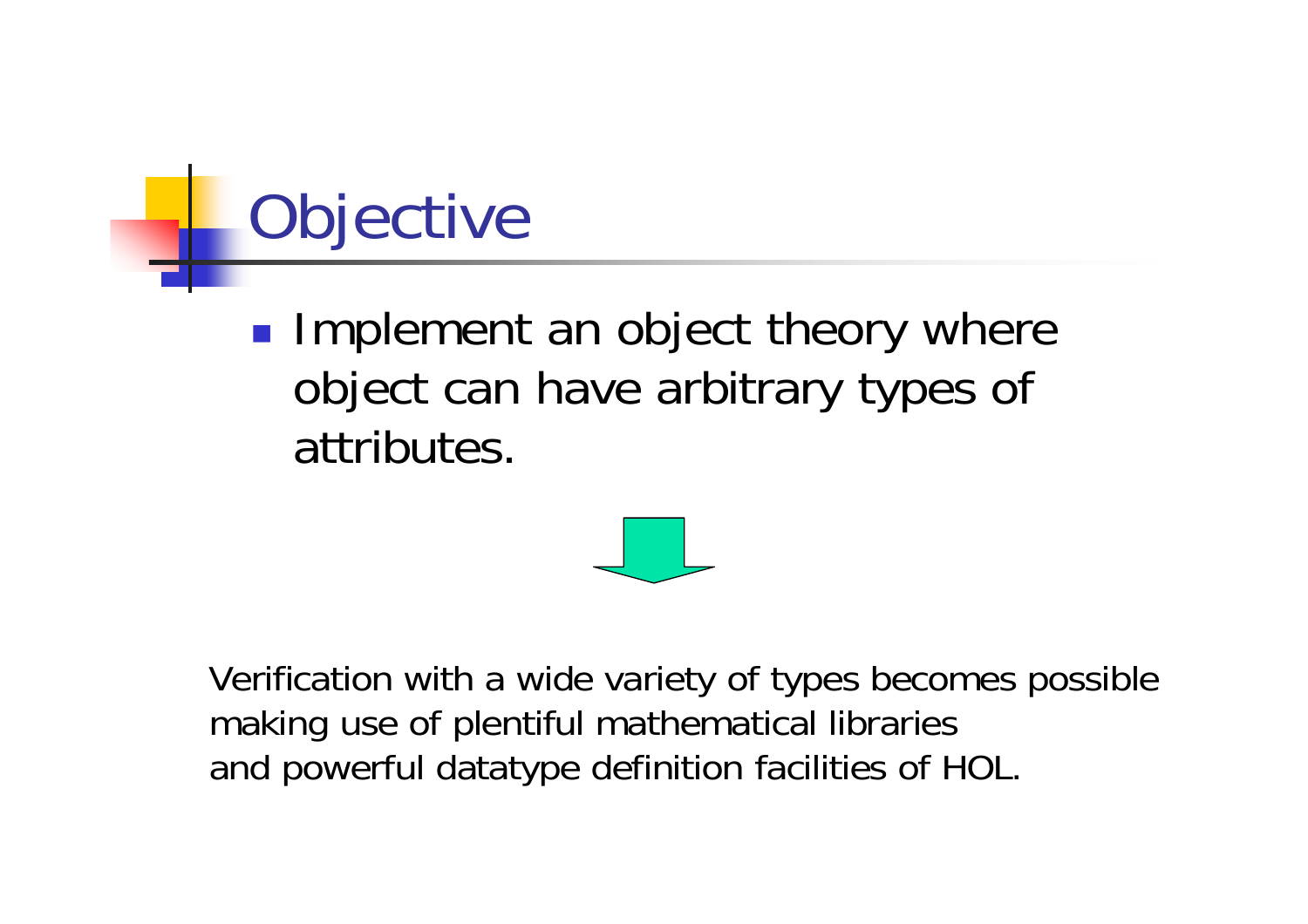# Embedding problem

■ The type system of HOL is too simple to express object concepts as a general type.



Unified type of arbitrary types Subtyping Referencing

Simply-typed lambda calculus with a first-order language of types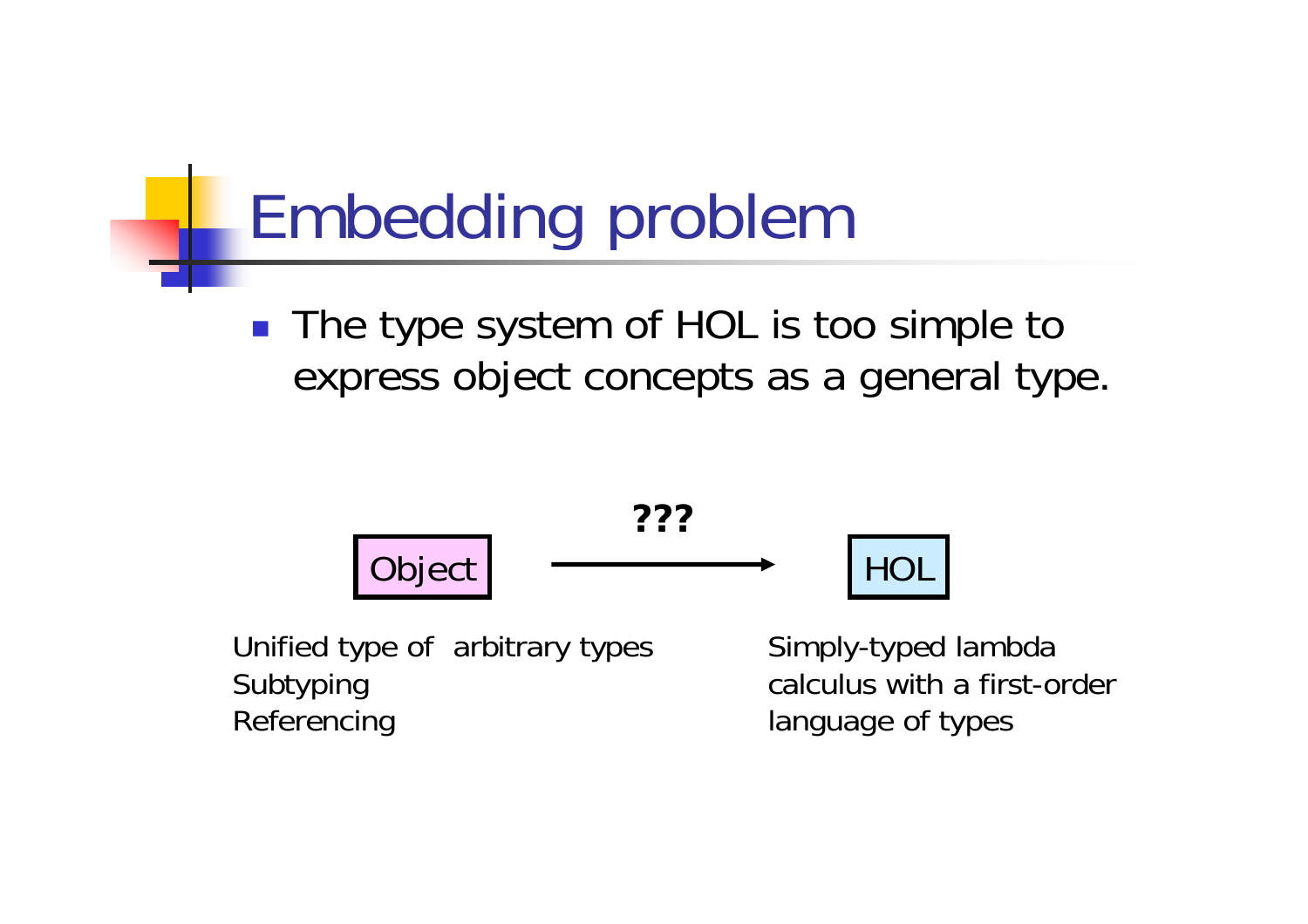# **Approach**

#### $\mathbb{R}^2$ **Application-specific theory**

**Automatically construct object theories depending** on the type information of individual applications.

Theory generator Class model Object theory

 $\implies$  In effect, arbitrary types can be incorporated into object attributes.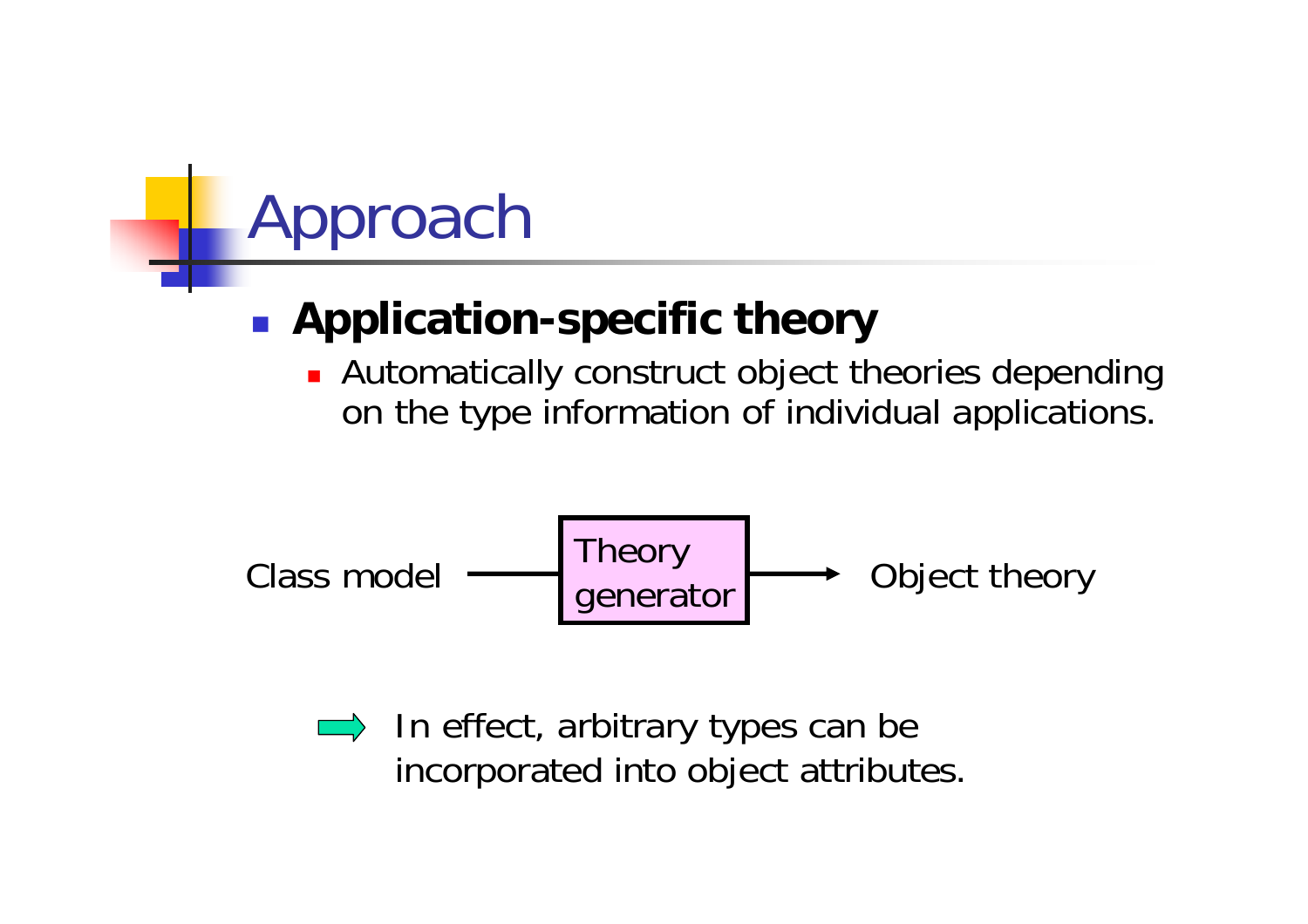#### Soundness

- **Construct the theory by definitional extension**
	- **The standard technique to** construct sound theories in HOL
	- **Derive new theories from existing** sound theories only by introduction of definitions and derivation by sound inference rules.

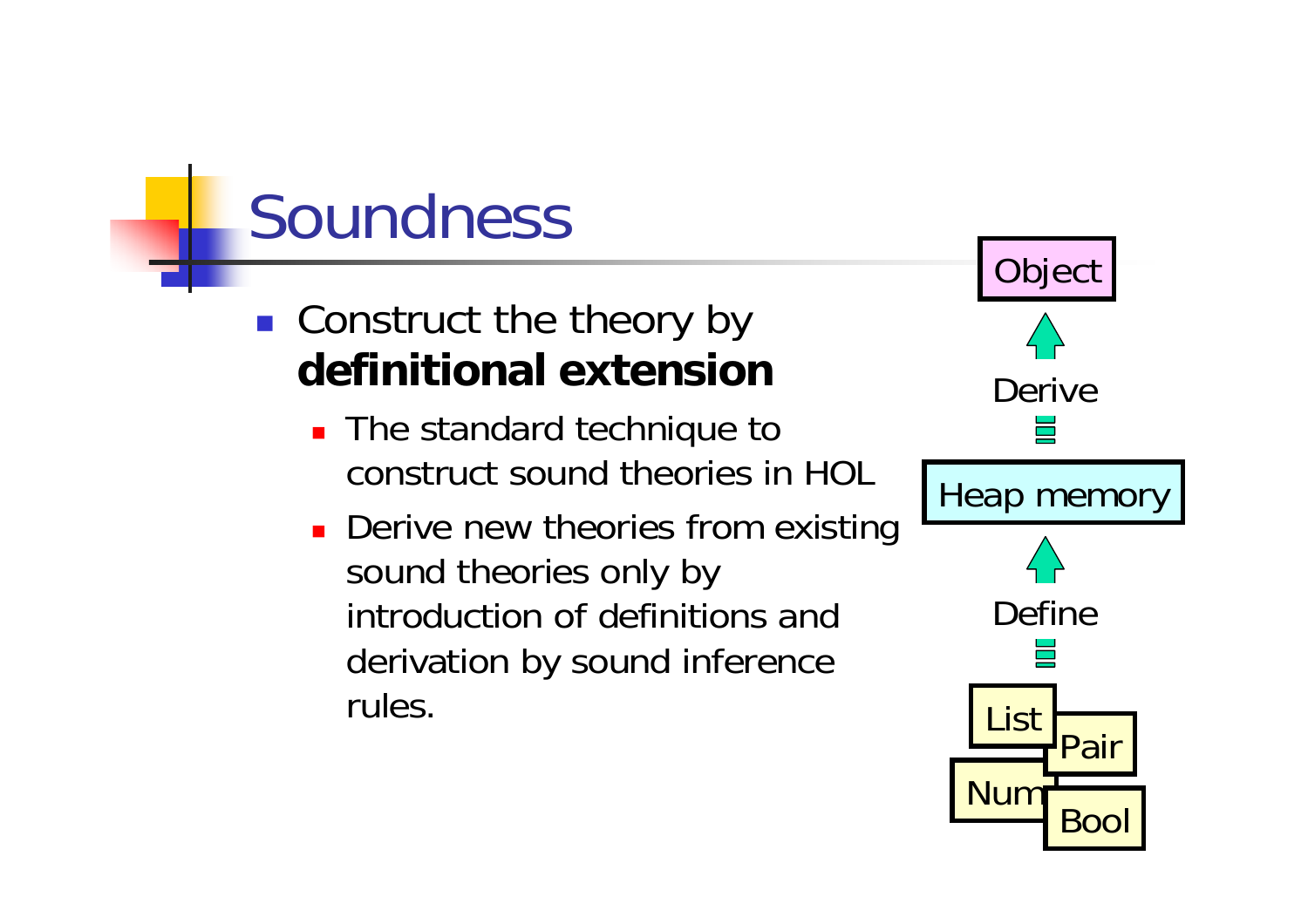# Overview of the theory

■ The theory is defined by mapping the class model elements to theory elements

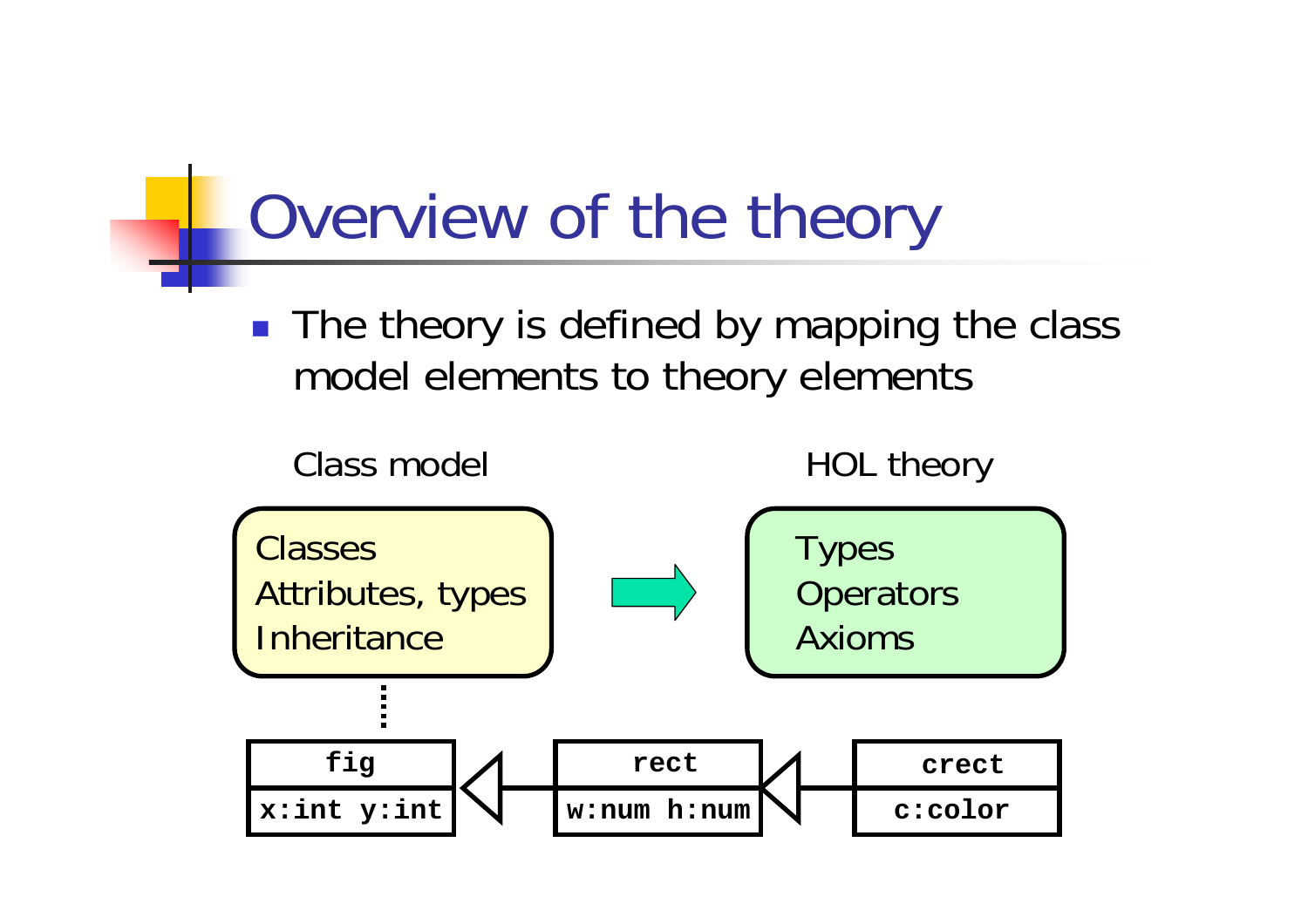## **pes**

- $\mathbb{R}^2$ **Store** 
	- The environment of a system which holds a state of all alive objects.
- **Object references** 
	- **Diect references are represented by types whose** names are their class names.

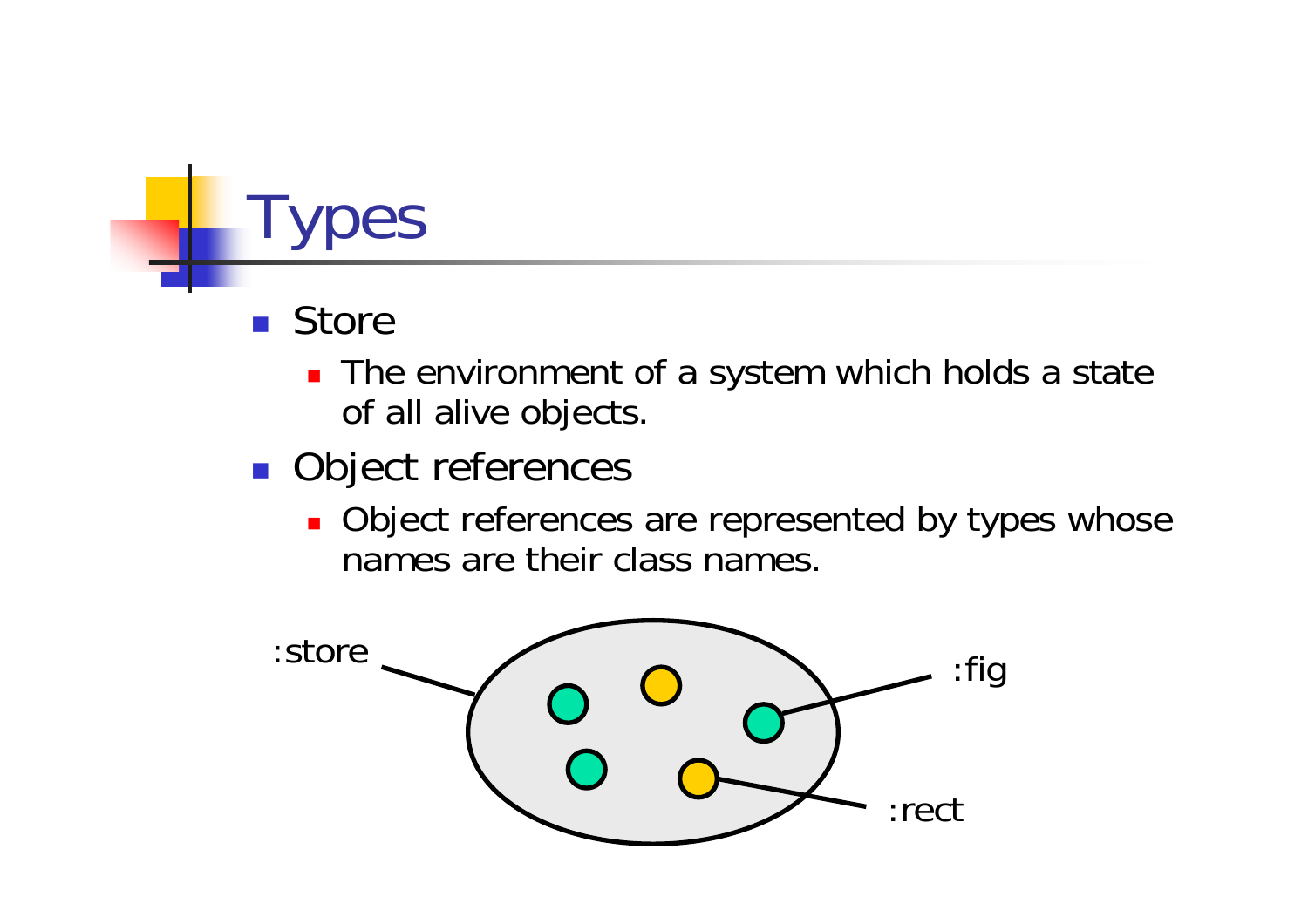#### Operators & axioms

- $\mathcal{L}^{\text{eff}}$  6 kinds of primitive operators to handle objects are defined on the store.
	- **Object creation**
	- Alive test
	- Attribute read
	- **Attribute write**
	- Casting
	- П Instance-of

■ 36 axioms are introduced on the operators.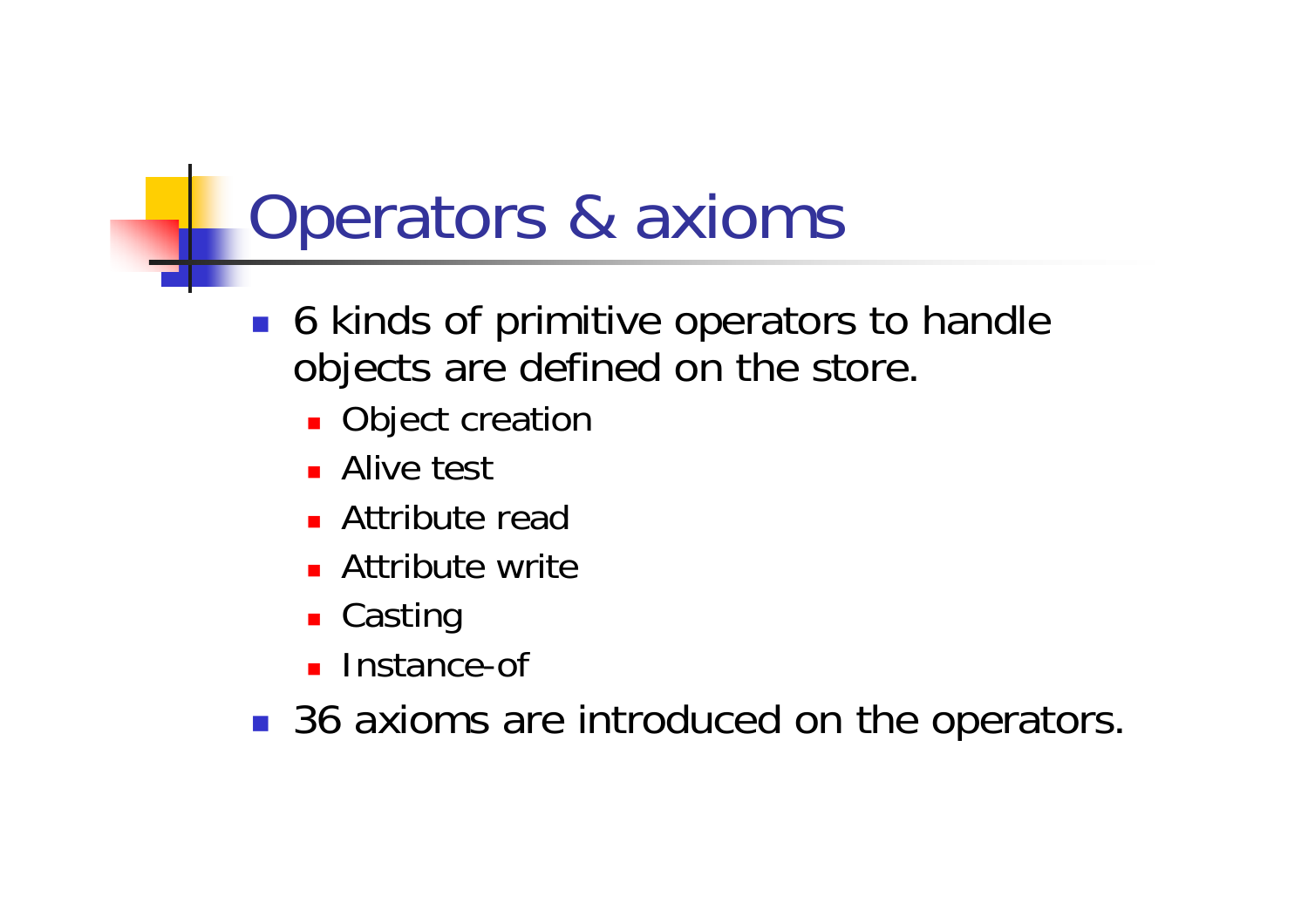#### Object creators & alive testers

- **Object creators creates a new object in a store.**
- **Alive testers tests if an object exists in a store.**



**"The newly created object exists in the new store."**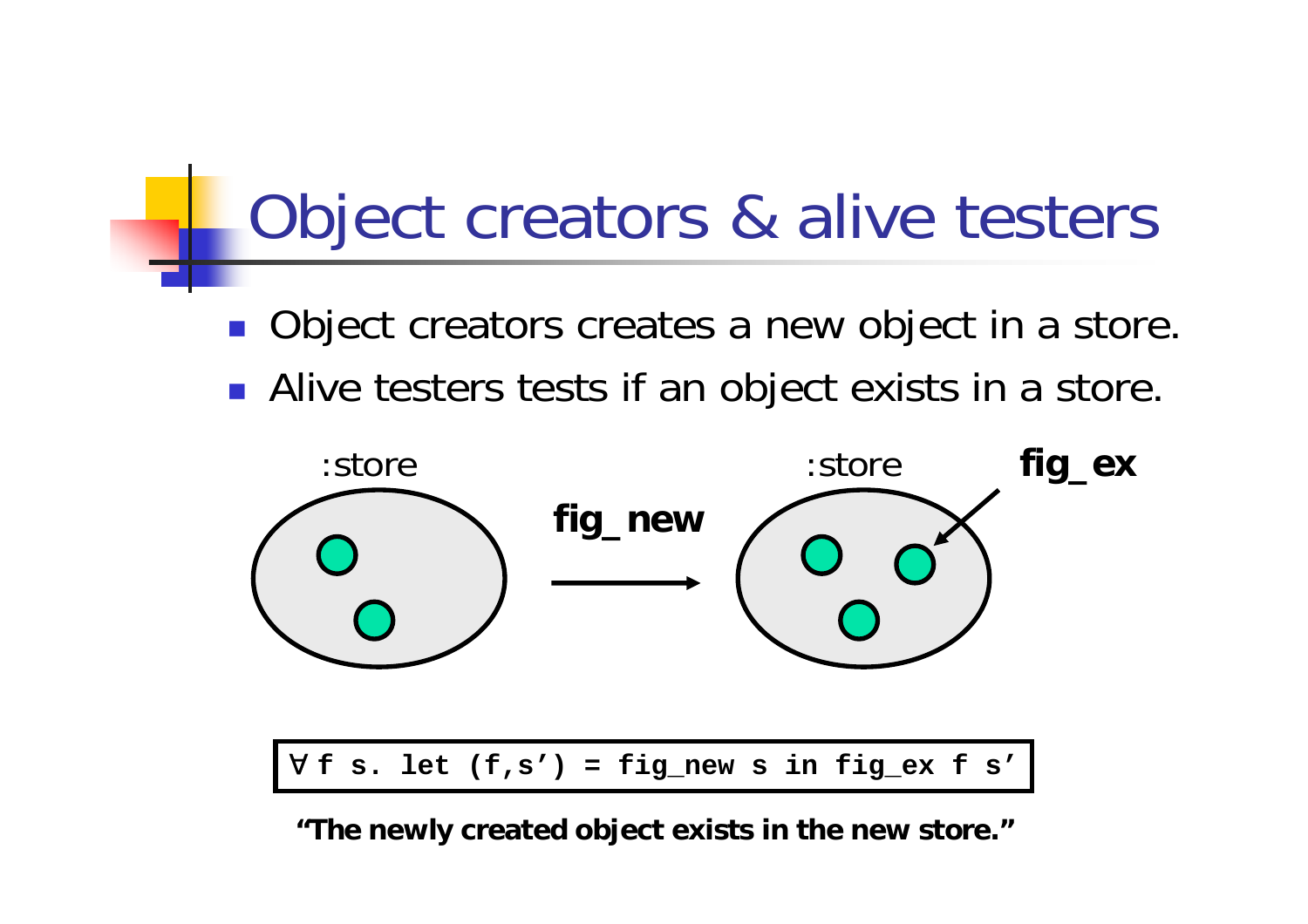#### Attribute accessors

 $\mathbb{R}^2$  Attribute accessors read and write the object attributes.



**"The attribute x obtained just after updating it to A is equal to A."**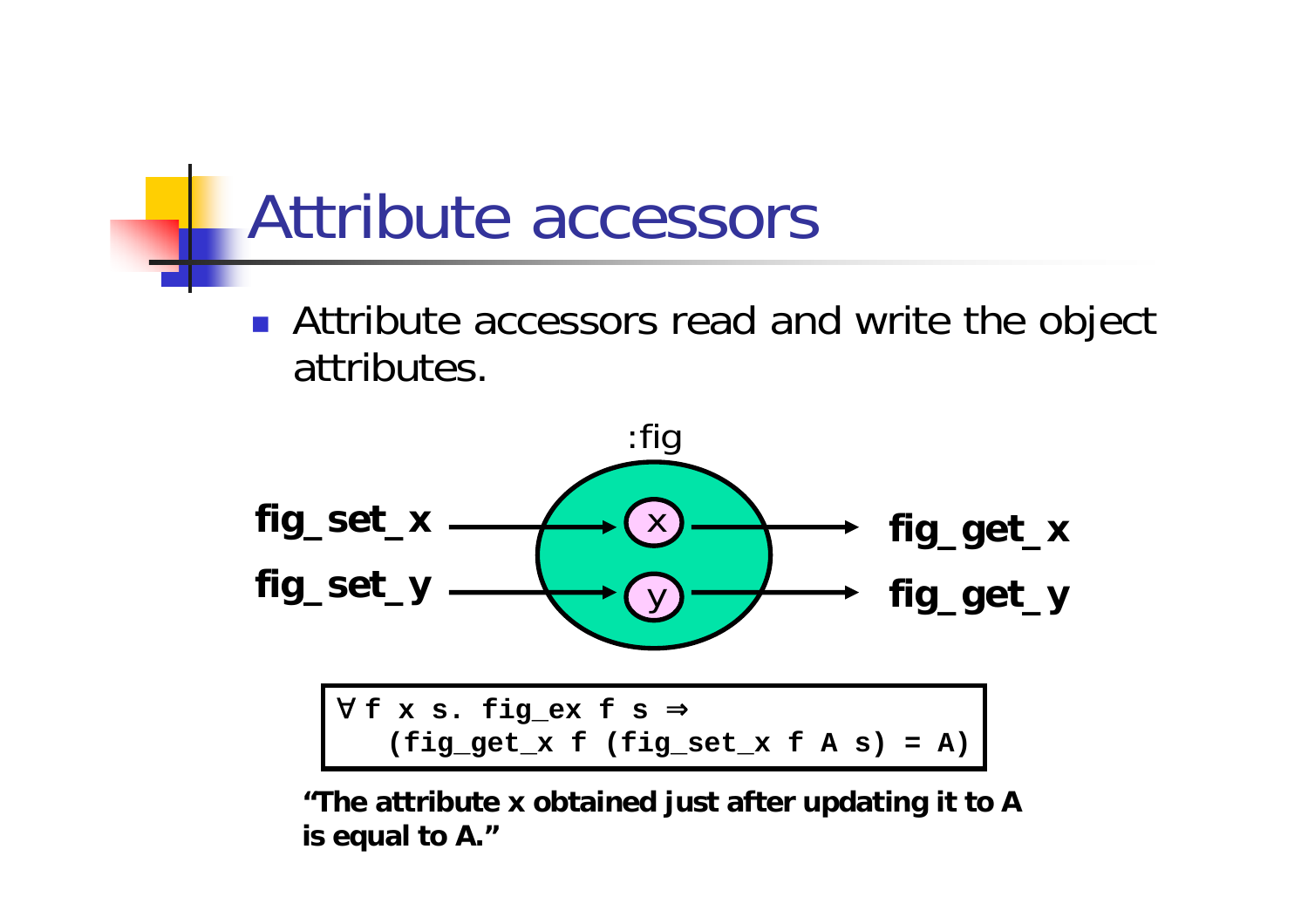

**"Upcasting and downcas ting results in the original object."**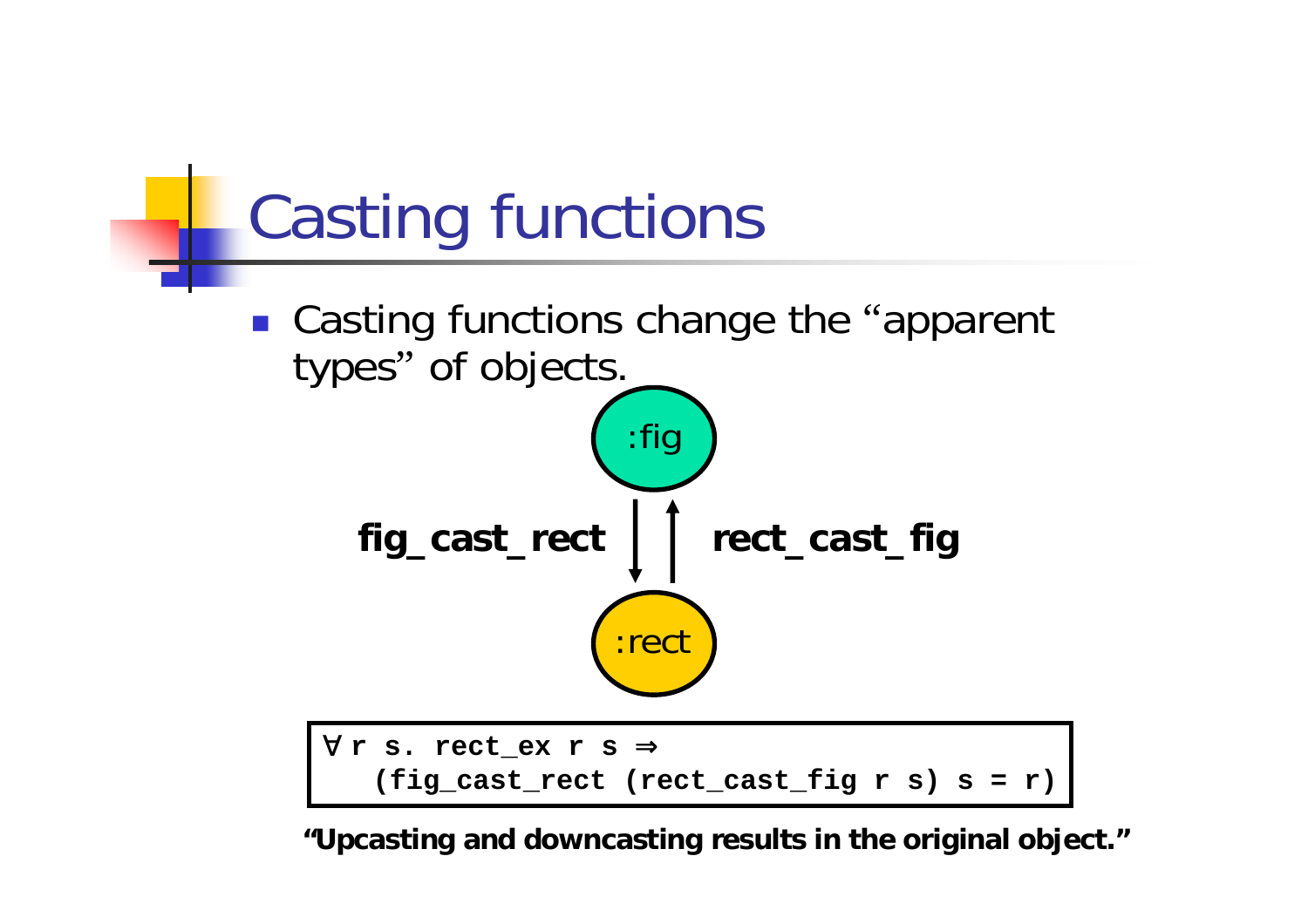#### Instance-of predicates

 $\mathcal{L}^{\text{max}}_{\text{max}}$ **Instance-of predicates remember the "actual** types" of objects.

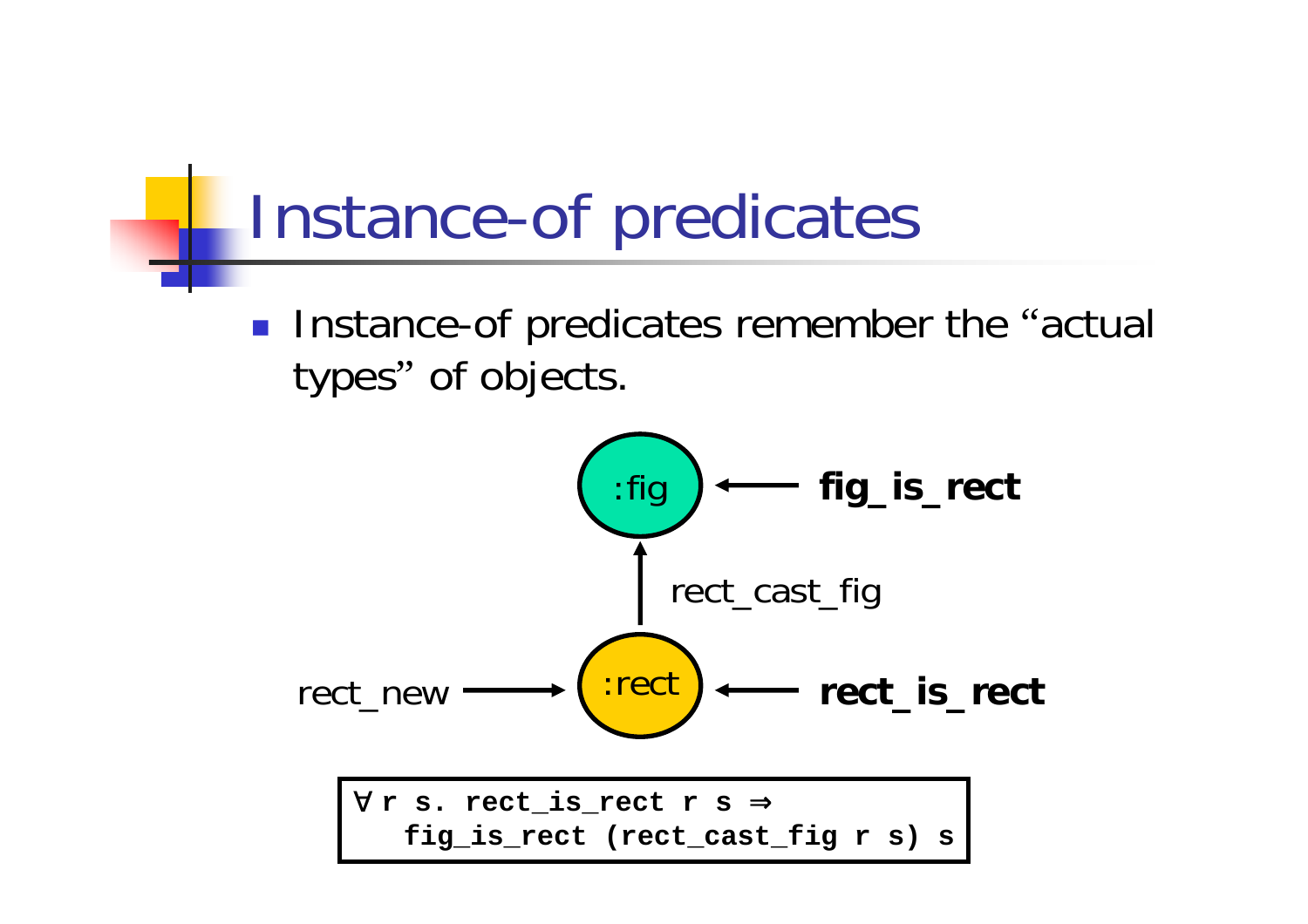#### Heap memory model

**The theory is derived from the operational** semantics of a heap memory model.

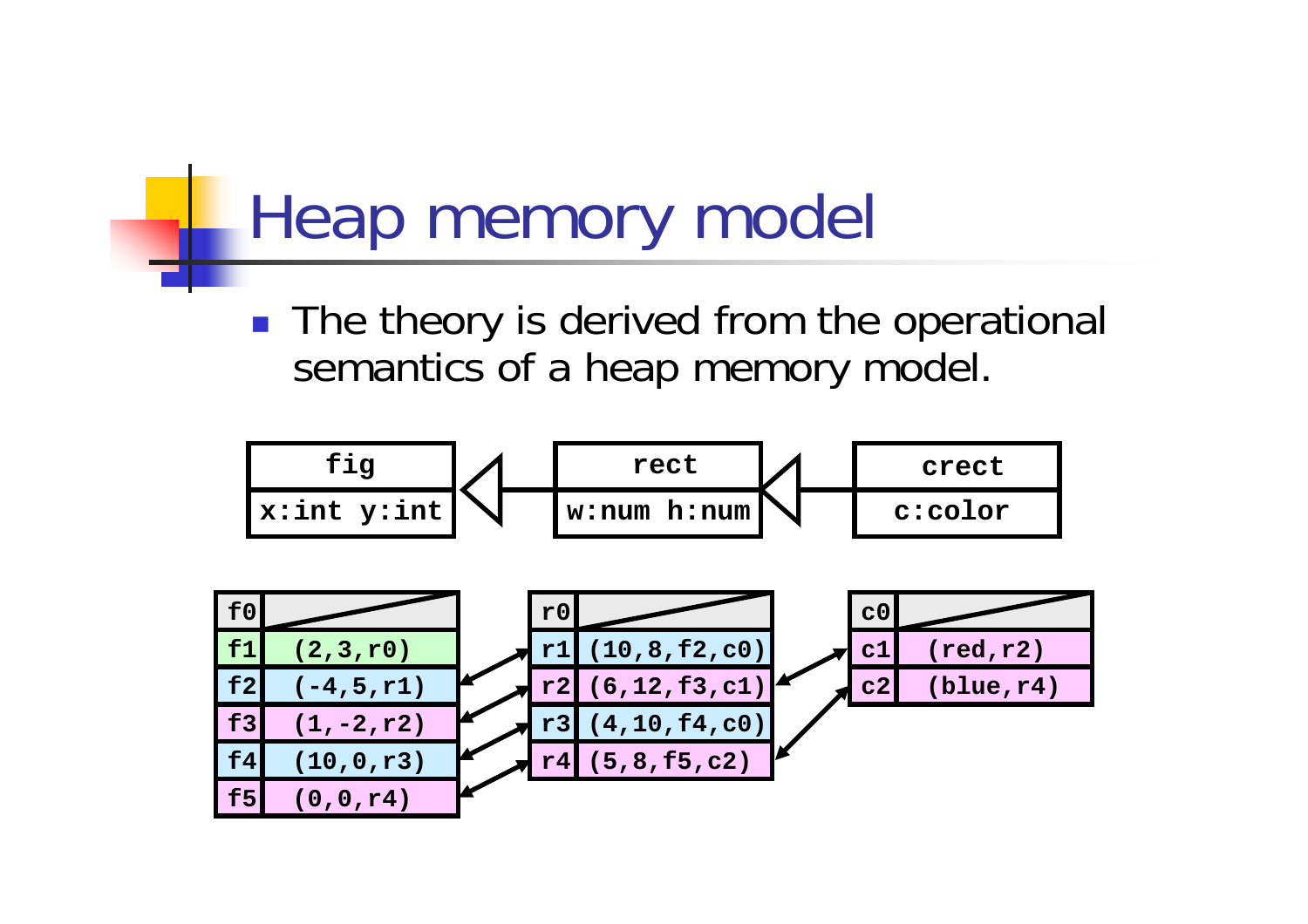#### Object structure

 $\mathcal{L}^{\text{max}}_{\text{max}}$ ■ Subtyping mechanism is implemented by composing a single instance by multiple cells.

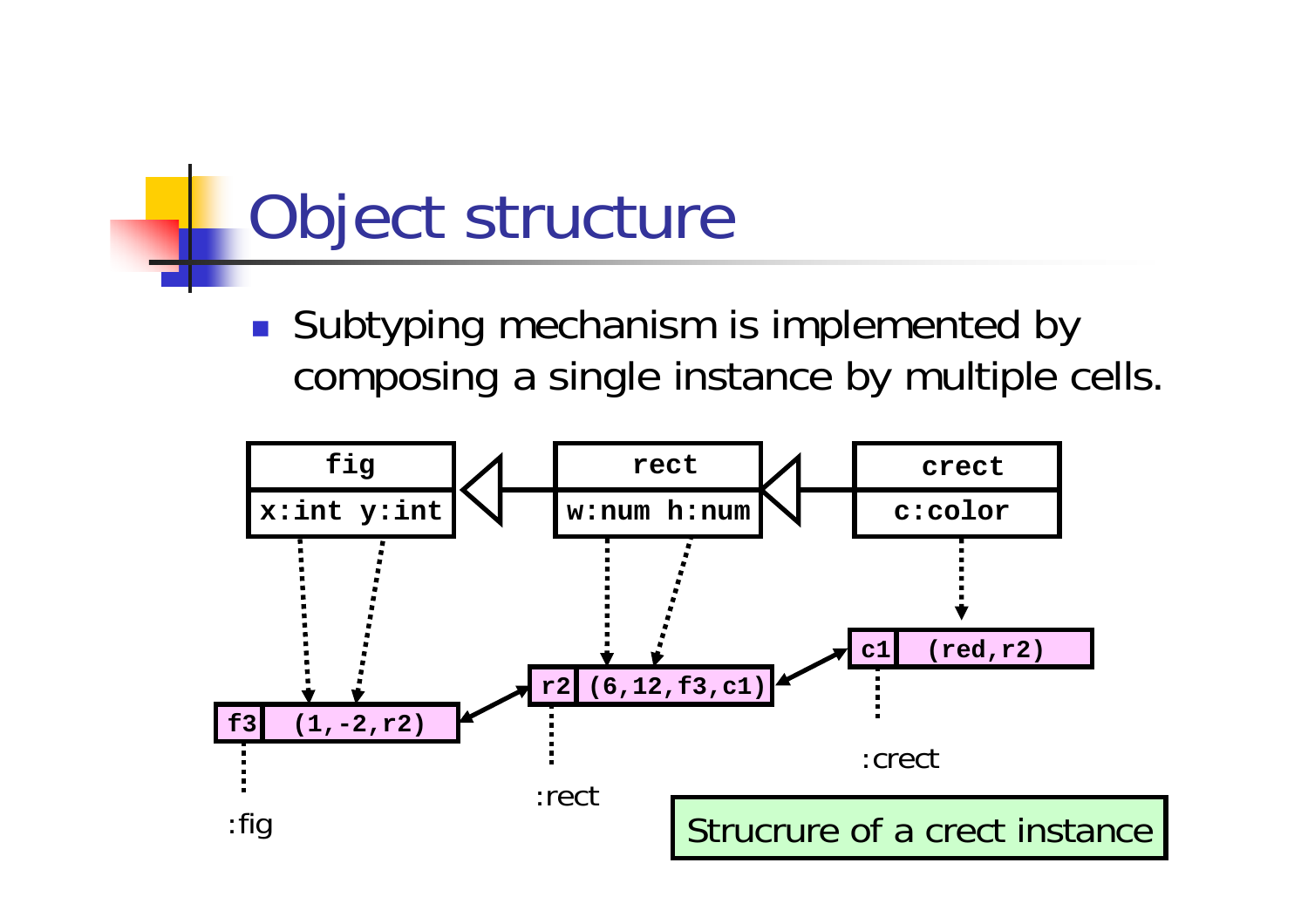#### Prototype execution

- The theory is executable in moscow-ML
	- **Define the operational semantics of the heap** memory model as actual operations in ML.

```
- val (f,s1) = fig_new store_emp;
> val f = <fig> : fig
> val s1 = <store> : store
- val s2 = fig_set_x f 10 s1;
> val s2 = <store> : store
- val x = fig_get_x f s2;
> val x = 10 : int
```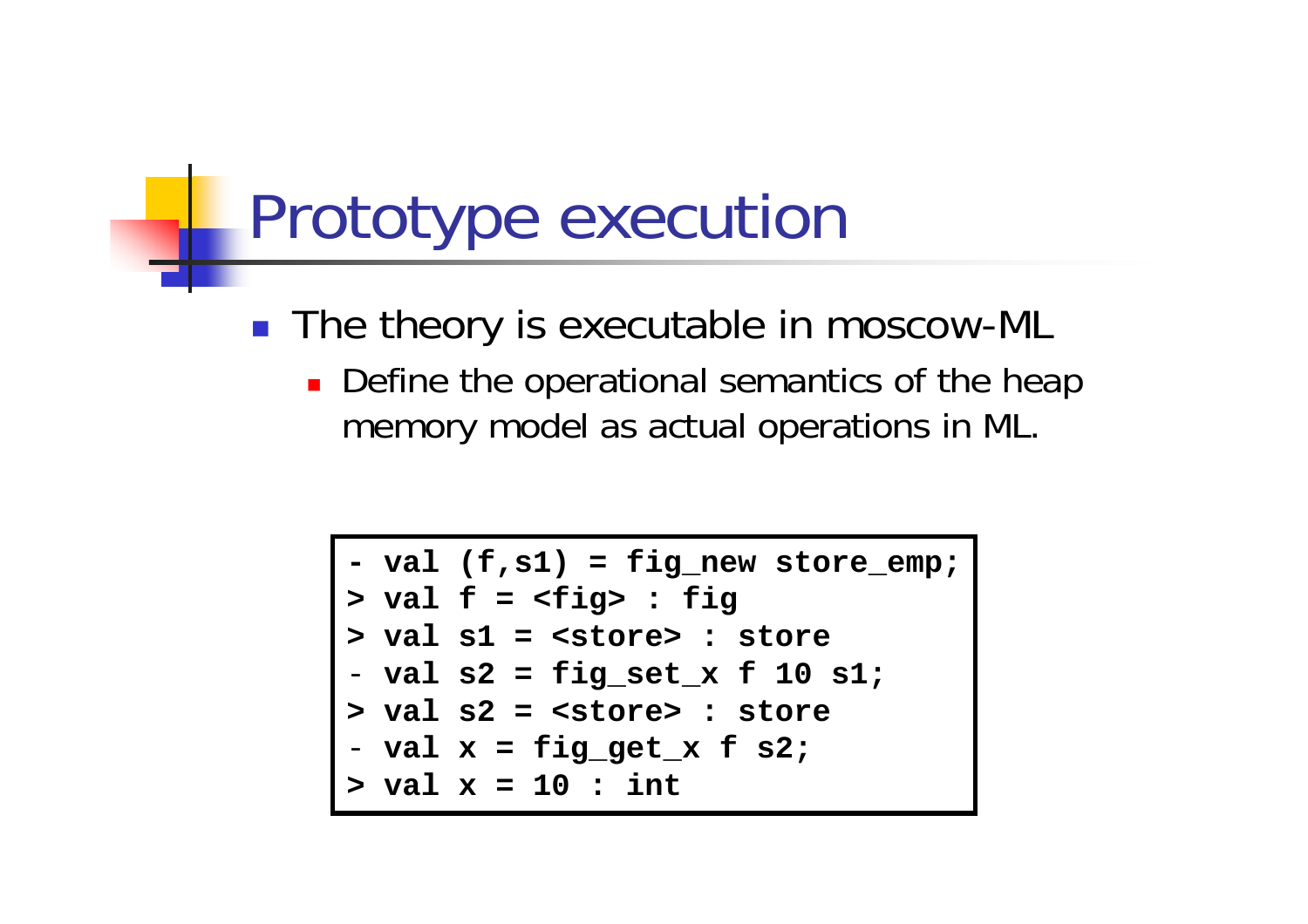# Example: a simple library system

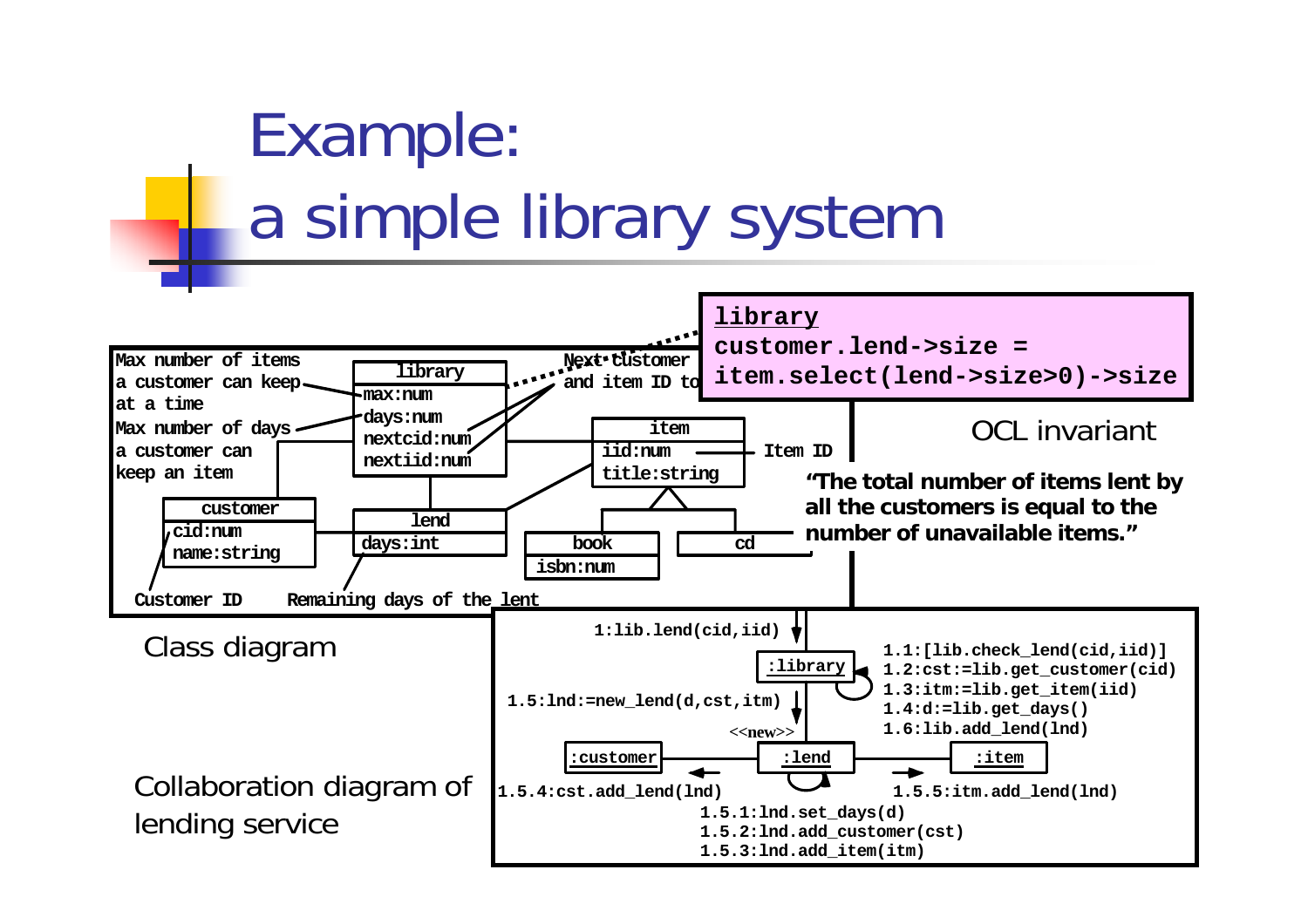#### Invariant verification

**• Verify that the collaboration maintains the** invariant.



$$
|- \quad s. \quad P(s) \quad P(F(s))
$$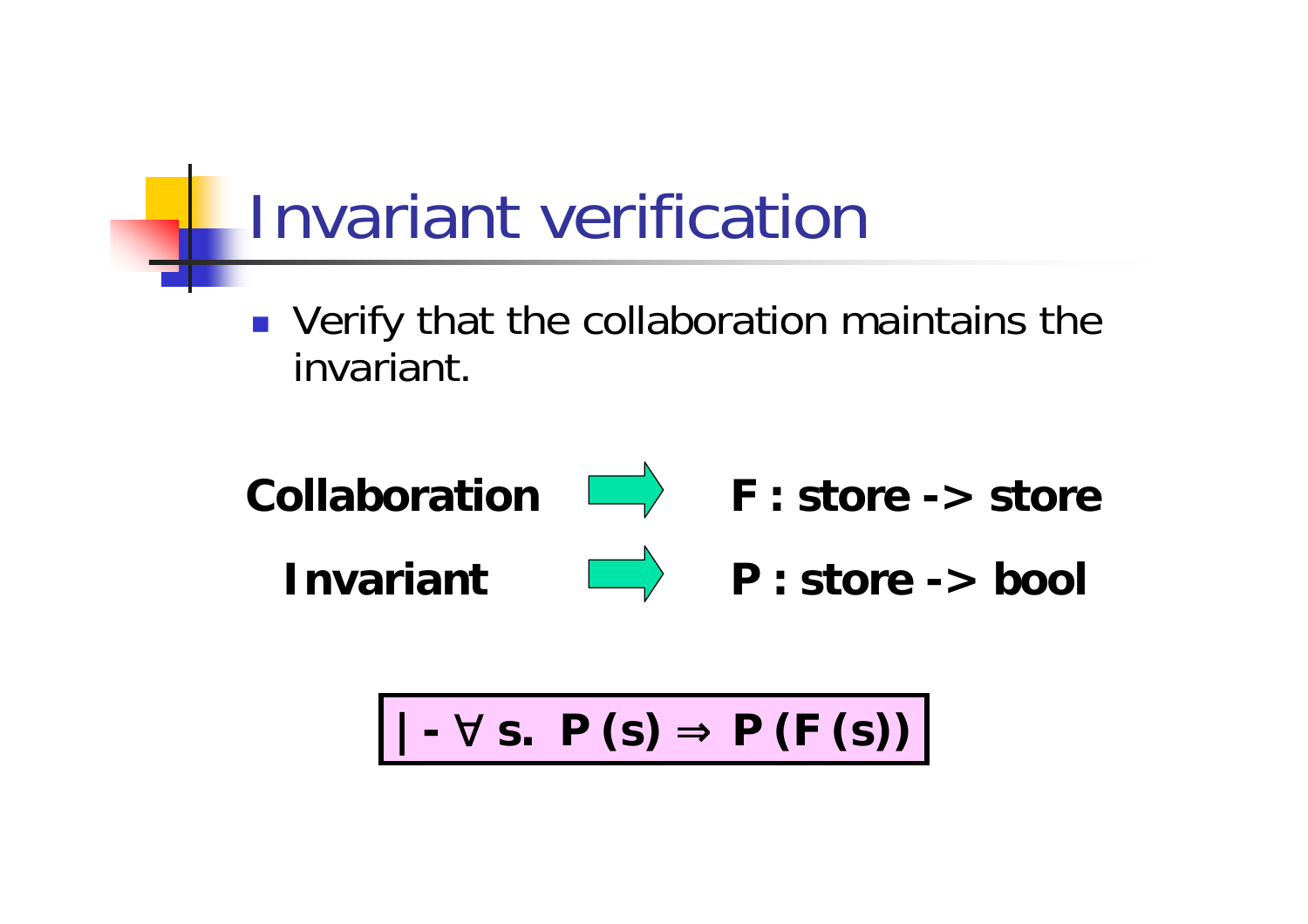#### Collaboration definition in HOL



Collaboration diagram of the lending service



HOL representation of the collaboration

**library\_lend lib cid iid s = if library\_check\_lend lib cid iid s then let cst = library\_get\_custmer lib cid s in let itm = library\_get\_item lib iid s in let d = library\_get\_days lib s in let (lnd,s1) = new\_lend cst itm d s in let s2 = library\_add\_lend lib lnd s1 in ("ok", s2) else ("fail", s)**

```
new_lend cst itm d s =
  let (lnd,s1) = lend_new s in
  let s2 = lend_set_days lnd
d s1 in
  let s3 = lend_add_custome
r lnd cst s2 in
  let s4 = lend_add_item lnd itm s3 in
  let s5 = customer_add_len
d cst lnd s4 in
  let s6 = item_add_lend lnd s5 in
    (lnd, s6)
```

```
Library_get_customer lib cid s =
  let l = library_get_customerlist lib s in
    FST (FILTER 
      (¥x. customer_get_cid x s = cid) l)
customer_add_lend cst lnd s =
  let l = customer_get_lendlist cst s in
    customer_set_lendlist (lnd::l) s
```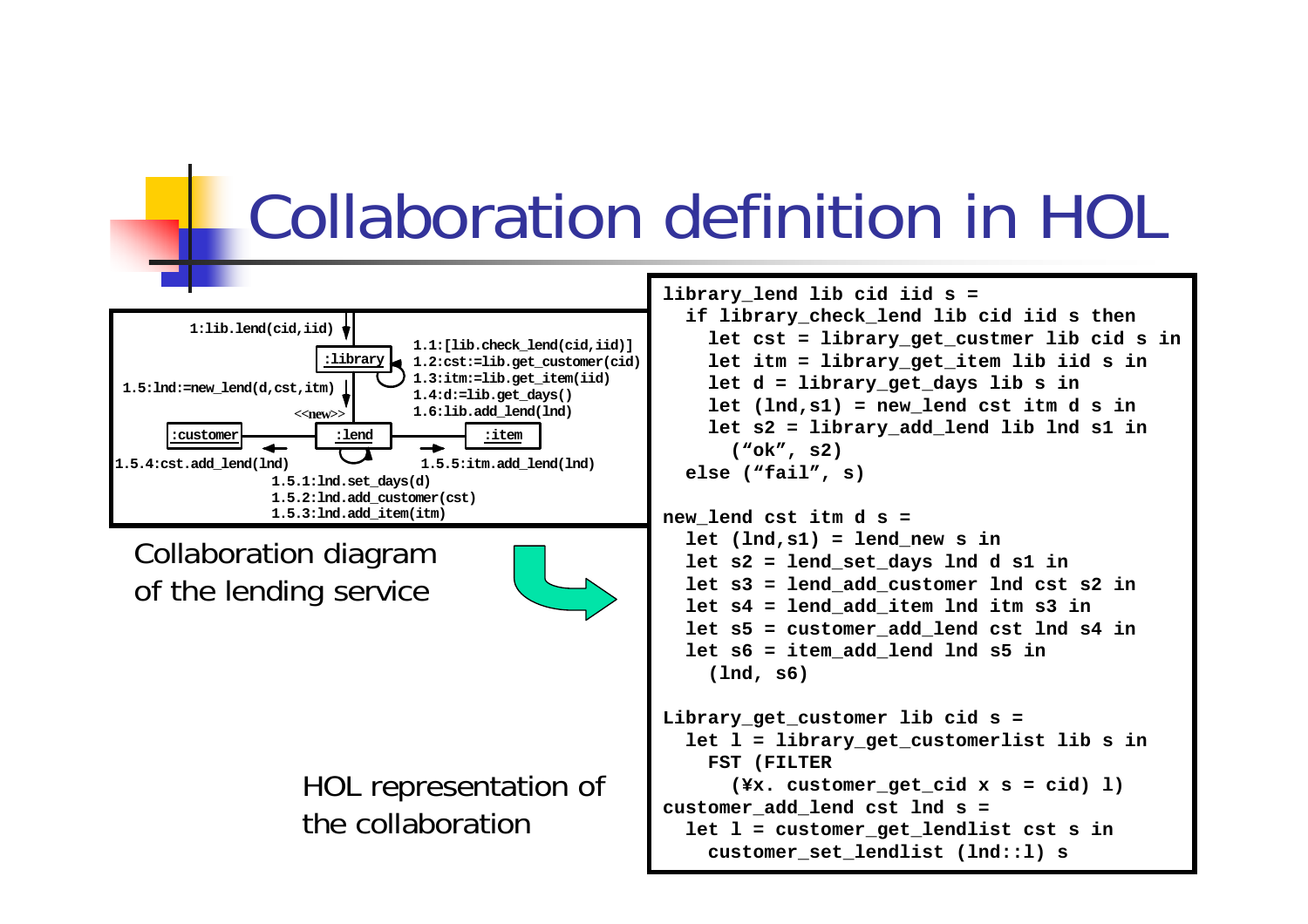



HOL representation of the invariant**Inv lib s = library\_ex lib s ==> (library\_get\_customer\_lendsum lib s = library\_get\_item\_lendsum lib s) library\_get\_customer\_lendsum lib s = let l = library\_get\_customer\_list lib s in SUM (MAP (¥x. customer\_get\_lendnum x s) l) library\_get\_item\_lendsum lib s = let l = library\_get\_itemlist lib s in LENGTH (FILTER (¥x. ~(item\_is\_available x s)) l) customer\_get\_lendnum cst s = LENGTH (customer\_get\_lendlist cst s) item\_is\_avalable itm s = (LENGTH (item\_get\_lendlist itm s) = 0)**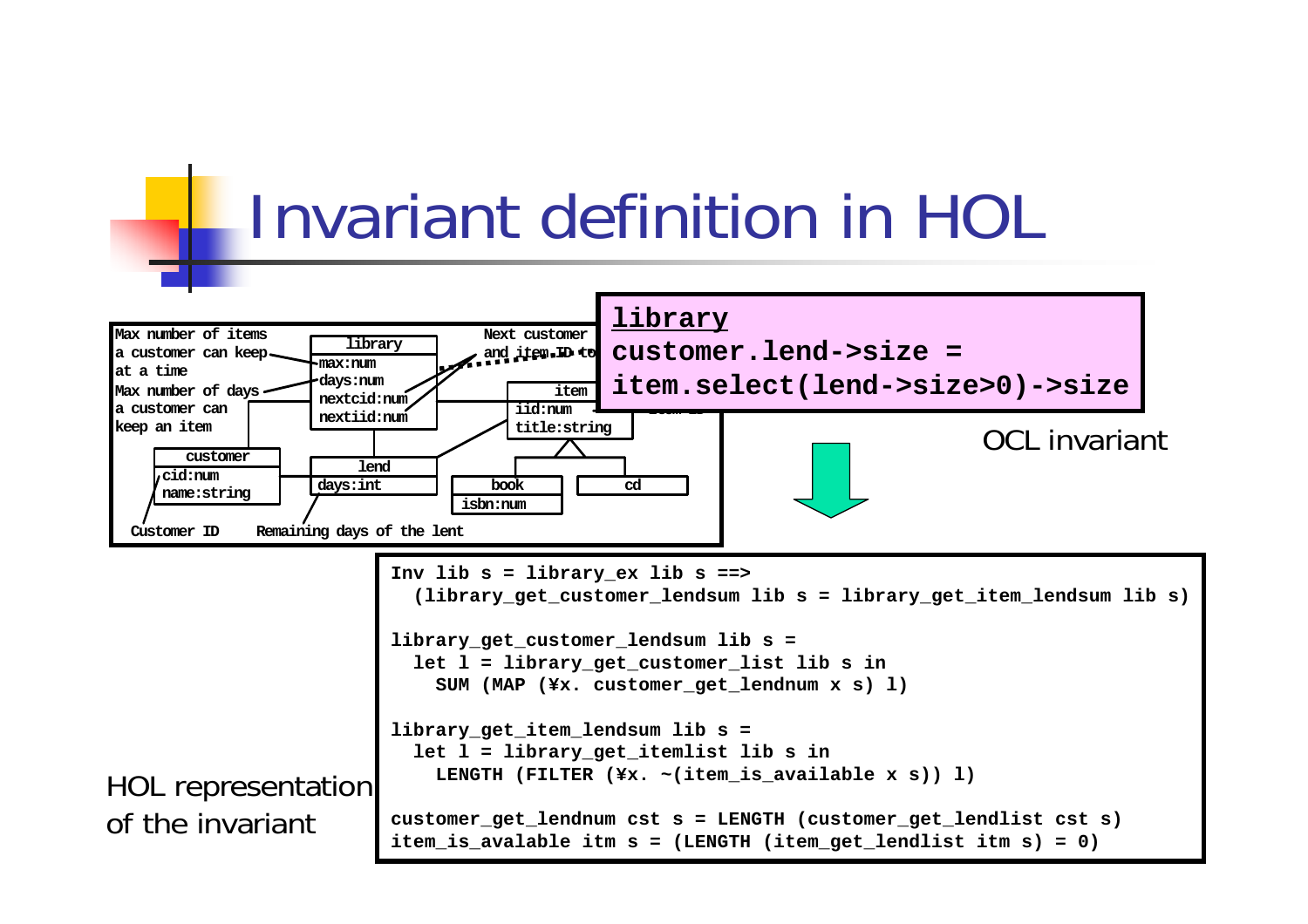

**The collaboration of the lending service** maintains the invariant.

```
|- ∀lib cid iid s. 
Inv lib s ⇒Inv lib (library_lend lib cid iid s)
```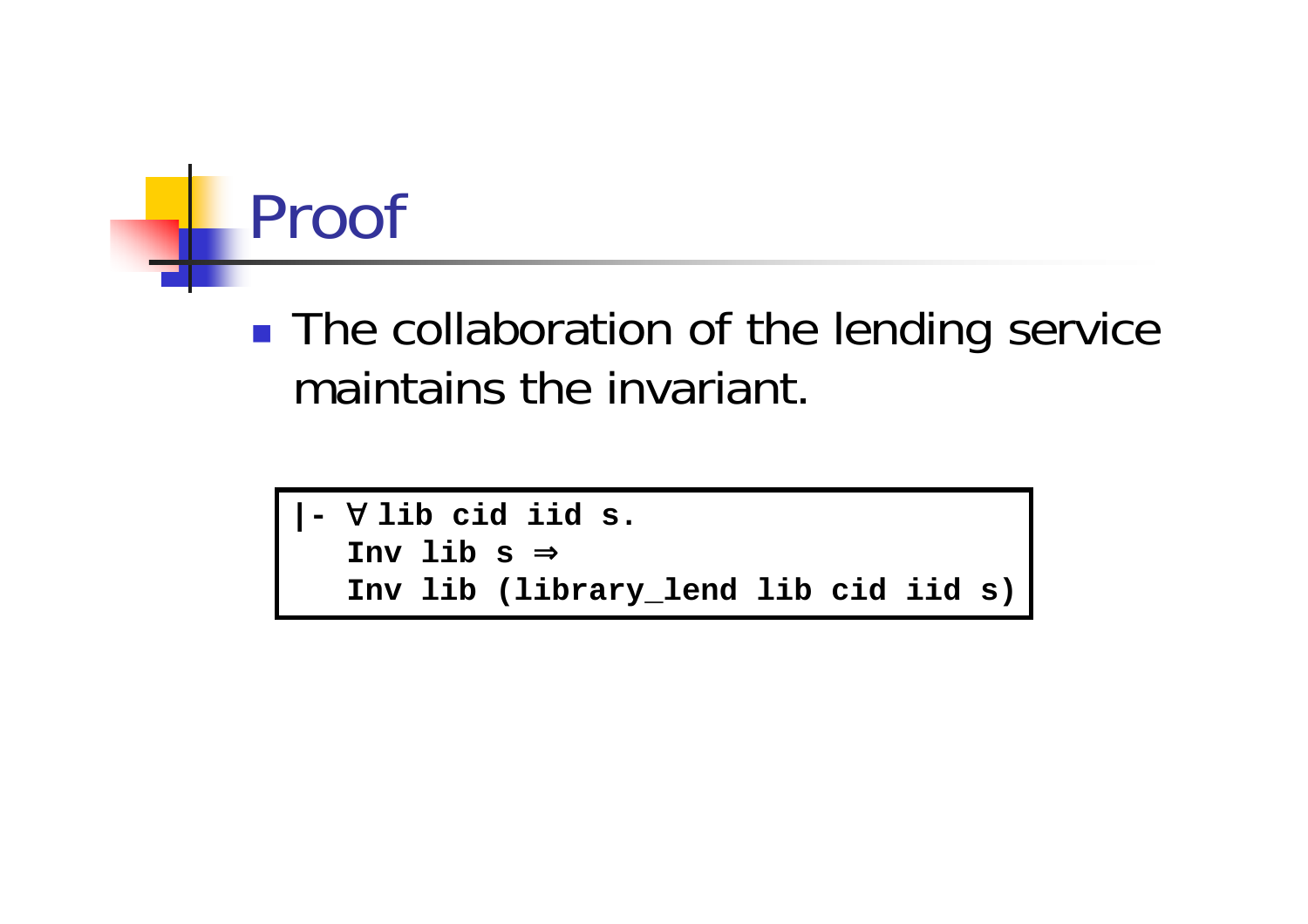#### Related work

- **Object embedding using extensible records** 
	- W. Narashewski et al. 1998
	- **No referencing concept.**
- **Axiomatic semantics of UML models** 
	- T. Aoki et al. 2001
	- **Directly introducing axioms in HOL.**
- **UML/OCL verification in B** 
	- R. Marcano et al. 2002
	- Methods are defined only by attaching pre- and post-conditions.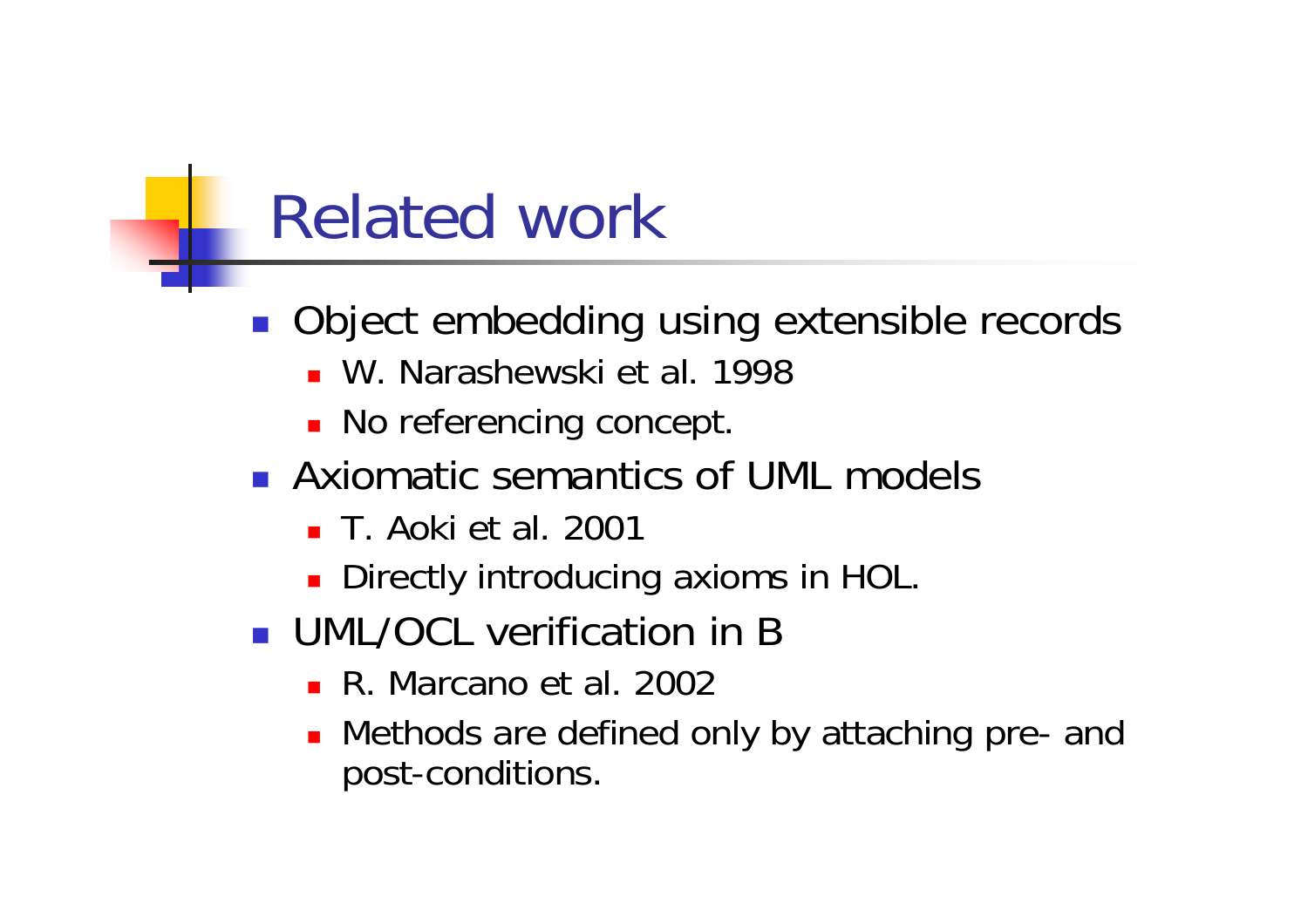### Conclusion

- $\mathcal{L}_{\mathcal{A}}$  Defined an object theory for analysis model verification in HOL
	- **Application-specific**
	- Sound
	- Executable
- **DED Verification of a library system** 
	- **DEPTANA TE Verify a collaboration maintains an invariant.**